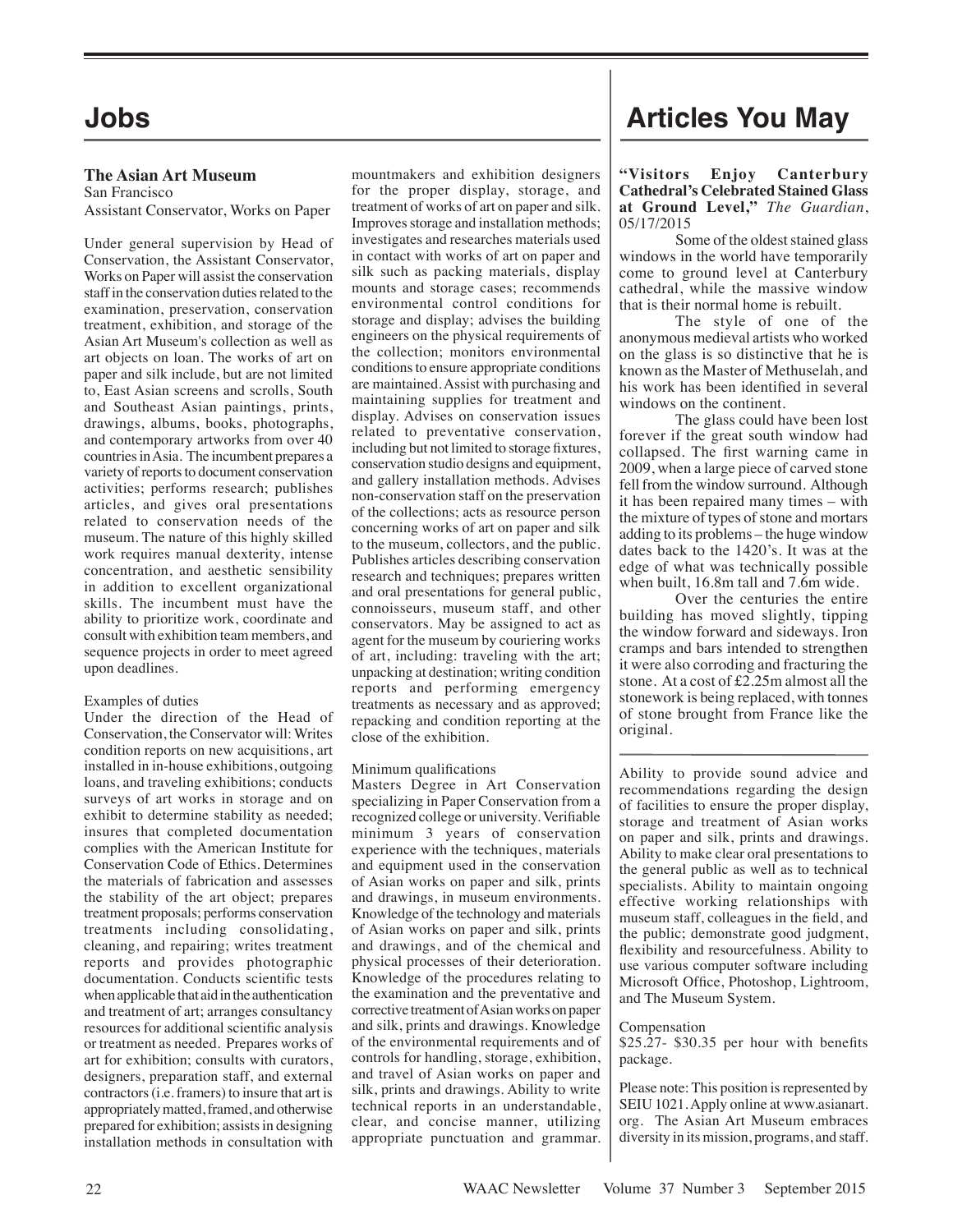# **Have Missed Susanne Friend, column editor**

#### **"Sword of Damocles Restored,"** *Pune Mirror*, 05/30/2015

Last week, after a gap of nearly 10 years, one of the most important paintings at Mumbai's Chhatrapati Shivaji Maharaj Vastu Sangrahalaya (CSMVS) — Sword of Damocles by 19th century French artist Antoine Dubost went up on display.

The iconic 228 x 258 cm canvas has been undergoing restoration for seven years. As Anupam Sah, who heads the museum's conservation department, says, "It took that long because this project was also used to create a document of a good practice case study. Every detail was documented. The notes will eventually lead to a book."

In November 2011, Mumbai Mirror had reported how the museum had discovered the existence of Dubost's work amongst its collection while restoring many of the works it owned. The signature of the artist, concealed by several coats of varnish, was revealed when these layers were removed.

#### **"Historic Deerfield Awarded \$3000 for Needlework Conservation,"** *Antique Digest*, 06/08/2015

Historic Deerfield, Deerfield, Massachusetts, has been awarded \$3000 by the Felicia Fund to conserve two important needlework pictures acquired by the museum in 2013. The pictures, examples of "schoolgirl" art, have connections to the Connecticut River valley.

The earlier example, wrought around 1755 by Springfield native Lois Breck (1738-1789), depicts the Biblical scene "The Death of Absalom" (or hanging of Absalom), from the second book of Samuel, chapter 18. The second is a pastoral scene known as "The Apiary." Wrought in 1804 by Betsy Knox (b. 1791), it depicts a woman tending to a beehive.

When they entered the Deerfield collection, both pieces exhibited similar condition problems. Each piece needed stabilization of the ground fabric, cleaning, and reframing.

Following conservation, these pieces will be on display in the Helen Geier Flynt Textile Gallery at the Flynt Center of Early New England Life in 2016.

#### **"Disputed Painting is Declared an Authentic Rembrandt after Decades**," *The New York Times*, 06/09/2015

The painting was sliced down the middle and straight through its center in the 19th century, probably to be sold as two Rembrandt portraits. At some point in the next 40 years, it was sutured back together and layered with paint to cover up its scars.

In 1898, the director of the Mauritshuis Royal Picture Gallery proudly displayed it in the museum as 'Saul and David," one of Rembrandt's most important biblical works. Then in 1969, a top Rembrandt authority discredited the painting.

Now, after eight years of examination and restoration by the museum's own conservators — with support from researchers from various outside institutions -- the Mauritshuis has reclaimed the painting as an authentic Rembrandt, saying it was painted in two stages by the master's own hand.

Scientific data gleaned from paint sample analysis and a new X-ray technique allowed restorers to look beneath the overpainted surface and gain fresh perspective on aspects of the painting that had been obscured by damage and previous restorations. Macro X-ray fluorescence analysis isolated individual elements in pigments used to make the paint, allowing researchers to differentiate original pigments from those that were added later.

Rather than taking the step of stripping the painting back to its most raw state, they chose to make the work "presentable" but not to hide its complex history.

#### **"The Demolished Buddhas of Bamiyan are Reborn as 3D Projections,"** *Hyperallergic*, 06/16/2015

This month the two sixthcentury Buddhas of Bamiyan demolished in Afghanistan were temporarily returned to their towering places in the Bamiyan cliffs through 3D projection.

The project by Chinese couple Janson Yu and Liyan Huboth was reported on June 7 by the Khaama Press of the Afghan News Agency Network. With the clearance of both the country's government and UNESCO, the temporary revival was the most recent consideration of how to honor the memory of the statues destroyed by the Taliban in 2001, while respecting the gaping void left by their demolition.

The project follows last year's controversy when brick stabilization work was halted at one of the empty sites out of a suspicion the construction was aimed at "secretly trying to rebuild one of the statue's feet." Whether or not the Buddhas should be rebuilt has been of debate for over a decade since their loss.

### **"Macclesfield Art Restoration: Virgin Mary gets a Make-over, ends up being Saint Catherine,"** *Mancunian Matters*, 06/17/2015

A 500-year-old painting will go on display in Macclesfield this November after research by a University of Manchester student led to a full restoration of the work of art.

The painting, titled 'The Virgin Mary Releasing a Soul from Purgatory at the Intercession of King David', originally went on display at the West Park Museum in Macclesfield following its opening in 1898 and was initially thought to depict the Virgin Mary. But research by Anna Rhodes, who works for the Macclesfield museum as part of her Masters Degree in Art, History and Visual Studies, revealed that the painting was misunderstood and had remained mis-labelled until she decided to take a closer look.

"It became apparent that the panel was very unusual and deserved to be conserved and put back on display at West Park Museum," she said. The 15th century painting shows Saint Catherine of the Wheel, who was tortured and executed by the Roman Emperor Maxentius for her Christian beliefs. However, it is said that the spiked wheel he intended to use in torture broke when Saint Catherine touched it, leading to her beheading. The torture device was later known as a Catherine Wheel, and also lent its name to the popular firework.

#### **"First Look: Schreckengost Mammoth and Mastodon Sculptures Moving to Cleveland Museum of Natural History,"** *cleveland.com*, 06/18/2015

The huge and popular Viktor Schreckengost sculptures of a mammoth and mastodon that once graced the Pachyderm Building at the Cleveland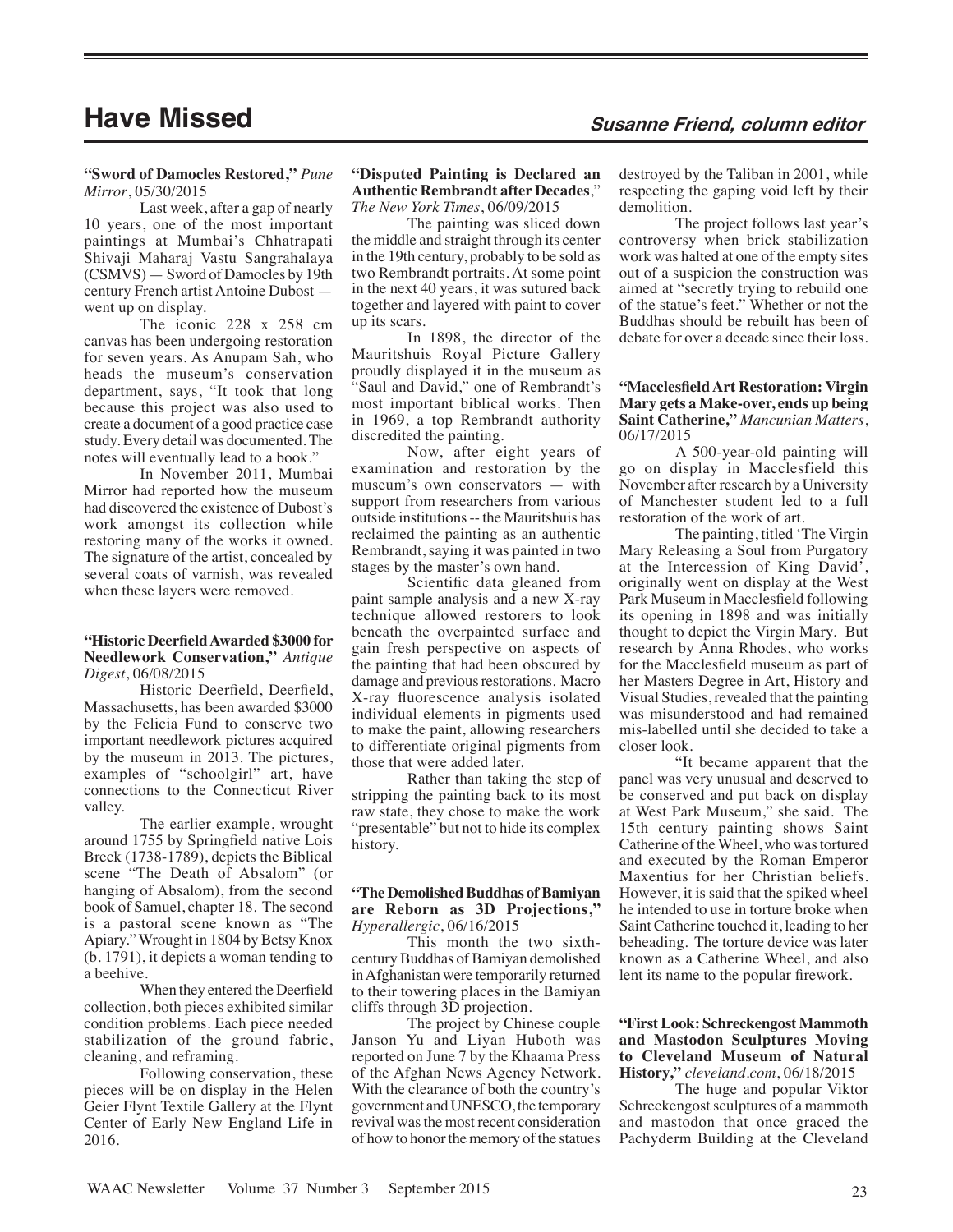Metroparks Zoo will soon start a new life on the grounds of the Cleveland Museum of Natural History.

Schreckengost, who died in 2008 at age 101, was one of America's leading midcentury modern industrial designers. Schreckengost originally created the sculptures for the exterior of the zoo's Pachyderm Building in 1956. Cleveland Metroparks, which took over the zoo in the 1970s, deinstalled the sculptures in 2008 when the agency demolished the Pachyderm Building to make way for its new African Elephant Crossing.

The nonprofit Cleveland Zoological Society raised \$100,000 to pay ICA Art Conservation of Cleveland to remove the sculptures. The sculptures were originally produced in 87 segments, each weighing roughly 600 pounds, or roughly 26 tons altogether.

ICA Art Conservation will collaborate with Fentress Architects of Denver and with AECOM of Cleveland, the architects of the museum's expansion and renovation, on the reinstallation of the Schreckengost sculptures.

#### "**Treasure Lost in Iraq: The Story of Mar Behnam Monastery**," *Hyperallergic*, 06/23/2015

Among the most tragic losses of the many antiquities destroyed in Iraq by the Islamic State in Iraq and Syria (ISIS) has been the destruction of Iraq's seriously understudied medieval architecture.

The demolition of the mausoleum of Imam Yahya ibn al-Qasim and the tomb of Imam Ibn Hassan Aoun al-Din wiped out two of Mosul's prominent medieval landmarks. When another explosion obliterated the Imam Dur mausoleum in Samarra, it wiped out the earliest example of a muqarnas dome in the world.

While the destruction of medieval sites has received far less media attention than attacks on better known ancient sites such as Nimrud or Hatra, the loss of Iraq's medieval sites is perhaps even more tragic due to the relative lack of scholarly documentation.

On March 19, 2015 ISIS fighters rigged the tomb of Mar Behnam and Mart Sarah with explosives and blew it up, completely leveling the structure. Gone is the unique architecture blending Muslim and Christian art, along with one of the Middle East's few inscriptions in Uighur. The destruction of the site fits both ISIS'

targeting of Christians and Yezidis as well as the destruction of graves revered as shrines. It has also made Iraq and the world that much poorer.

#### **"Restoration of Tutankhamun's Funerary Mask to Start in August,"** *Ahram Online*, 06/23/2015

Beginning in August, visitors of Tutankhamun's galleries at the Egyptian Museum in Tahrir will not be able to admire the king's distinguished gold funerary mask which will leave its original display for intensive restoration to repair the improper restoration carried out recently.

Minister of Antiquities Mamdouh Eldamaty told Ahram Online that Tutankhamun's gold funerary mask will go for restoration after scientific studies identify the materials used in its restoration and establish how to remove them without causing harm. Eldamaty said that German restorer Christian Eckmann assisted him in such studies because he is an expert in metal restoration. Eckmann will travel to Germany with the results, where he will create a gypsum replica of the mask.

An international conference is to be held in August in Cairo to explain to the public and scholars the method selected to restore the beard through state-of-the-art technology. Then, the restoration itself is to start and all the work will be documented. In January 2015, it was reported that the blue and gold beard of the mask was broken during a cleaning process at the Egyptian Museum and that conservators hurriedly glued the beard back on with epoxy resin, damaging the artefact.

#### "**State-Of-The-Art Conservation on View at Formal Dedication of Cultural Heritage Laboratory**," *Yale News*, 06/23/2015

Over 100 members of the Yale community gathered June 19 for the formal dedication of a state-of-the-art conservation laboratory shared by all collections at Yale.

The IPCH Conservation Laboratory covers over 8000 square feet and comprises a large open-plan workspace offering free-flowing collaboration across a wide range of projects and media — paper and textiles, paintings, natural history specimens and other objects. Many of the collections in the laboratory have their own conservation space within the same building, providing direct access to the new facility, which also houses rooms for formatting and framing, a structural workshop for sculptures, and a leadwalled imaging room equipped with a 300 kilovolt X-ray.

Among the institute's priorities are sustainable and preventive conservation, materials aging diagnostics, technical and technological studies on cultural artifacts, and mechanical and non-destructive testing in the built heritage field.

Led by inaugural director Stefan Simon, it engages in research and teaching in a multidisciplinary setting, working closely with the Yale University Art Gallery, the Yale Peabody Museum of Natural History, the Yale Center for British Art, and the Beinecke Rare Book and Manuscript Library, among others.

#### **"Sleuth Work Leads to Discovery of Art Beloved by Hitler**," *The New York Times,* 06/25/2015

The recent startling recovery of long-lost artworks made for Adolf Hitler and his chief architect, Albert Speer, began with a telephone call to a Berlin art dealer.

Two large and imposing bronze horses by Josef Thorak — missing from a Soviet military base outside Berlin since some point in communism's collapse — were available. Was the dealer, Traude Sauer, interested? Ms. Sauer, 76, who by her own estimation is a dealer of distinction, has long been a police informant. Realizing that the Nazi-era sculptures might be classified as stolen state property, she turned to René Allonge, a chief investigator with the Berlin police.

That was in September 2013. Last month, those tips culminated in one of the more sensational police raids in recent memory in Germany. The authorities descended on 10 properties nationwide, uncovering dozens of missing pieces of Nazi art and throwing rare light on the secretive market where such works are traded. It is legal to possess art commissioned by the Nazis, but it can remain in private hands only if the state has no direct claim on it. That is almost certainly not the case with several of the recovered works.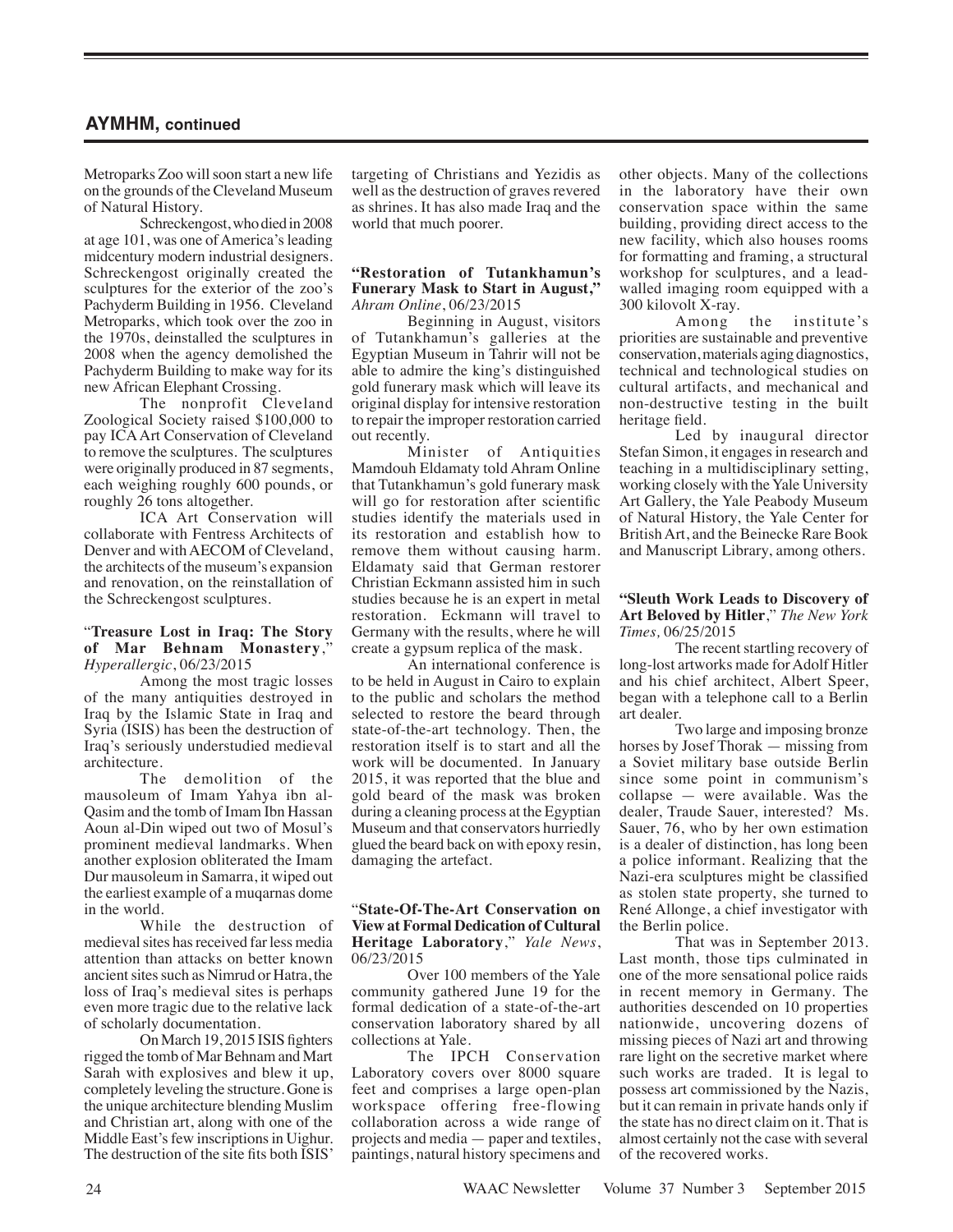# **"The Great Wall of China Is Falling**

**Apart,"** *Hyperallergic,* 07/01/2015 The Great Wall was once China's most fearsome defense. Construction began as early as 300 BC, and by the time the Ming Dynasty finished it, more than 1,000 years later, it had grown to span 13,000 miles.

Sadly, according to the Beijing Times, the once-mighty wall that shielded the country from northern invaders is now in serious need of protection itself. The Great Wall of China Society claims that more than 30% of the original structure has disappeared. The news comes after a 2012 study found that only 8.2% of the wall is in good condition.

Humans are big contributors to the wall's destruction. More than 10 million tourists flock to the structure every year. It's become popular to visit the less-frequented stretches, and people often camp out for the night, driving tent stakes into the delicate stones and leaving garbage behind.

Poor local villagers loot the wall's gray bricks to build their own houses or peddle the stones to tourists.

Nature has also played a role. Trees grow in its cracks, breaking the structure apart and making it even more vulnerable to the elements. Local governments tasked with caring for it lack the necessary funding to do so and often don't have enough staff members to monitor it regularly. And though China passed the "Great Wall Protection Ordinance" in 2006, obligating citizens to help protect it, no organization exists to enforce the rule.

#### **"Workers Restore Majesty of Jefferson's Rotunda in Virginia,"** *Columbus Dispatch*, 07/04/2015

Thomas Jefferson's Rotunda at the University of Virginia is the focus of a \$58.3 million renovation of the World Heritage Site. The Rotunda face-lift is part construction zone, part art restoration.

To ensure all this work doesn't stress the nearly 200-year-old structure, a \$500,000 laser-monitoring system targets 130 points to detect any movement in the brick walls. If the lasers sense a shift of a quarter inch, "the project shuts down and we figure out what's going wrong," said Jody Lahendro, a historic-preservation architect who is overseeing the work for the university.

The centerpiece of U.Va.'s historic grounds, the Rotunda was the largest construction project of its day. Jefferson modeled the Rotunda on the Pantheon in Rome. The Rotunda's connection to Italy doesn't end there. The capitals were mined and carved in Italy. The original capitals also were from Carrara, Italy, but they were replaced with domestic marble after a fire in 1895. They failed to withstand the weather and are being replaced.

The work also has revealed secrets: A hearth used in chemical experiments and dating to Jefferson's era was found behind a brick wall. A cistern, 16 feet deep, was discovered in the east courtyard. The signatures of workers who built it in 1853 also were found, and they were preserved for future display.

#### **"Ipswich Museum Jug Smash Boy's Family 'Thrilled',"** *BBC News*, 07/052015

The mother of a little boy who accidentally smashed an 18th Century jug has said the family is "thrilled" it has been repaired.

Staff at Ipswich's Christchurch Mansion appealed for him to get in touch, so they could tell him the jug he knocked off a window ledge was now fixed. The boy's mother, who wishes to remain anonymous, contacted the museum after reading about the appeal online.

The Delftware puzzle jug had broken into 65 pieces. Each of the 65 pieces of the jug was logged and photographed as part of the repair project. It took about 65 hours of work to repair the 221-year-old jug. The boy was thought to be about five when the accident happened last summer.

The restored jug has been moved from Christchurch Mansion and is on display at the Ipswich Art Museum in the High Street.

#### "**Restoration Work on Timbuktu's Historic Tombs to Finish this Month,"** *The Art Newspaper*, 07/06/2015

A project to restore 14 historic mausoleums destroyed in Timbuktu three years ago by hardline Islamists is due to finish at the end of July.

The news was announced in Bonn, Germany, at the 39th session of Unesco's World Heritage Committee. Extremist groups targeted the tombs of Muslim saints as well as the city's vast libraries when rebels occupied northern Mali following a military coup in March 2012.

Located at the crossroads of several Trans-Saharan trade routes, Timbuktu grew to become a major centre of Koranic culture in the 15th century. Known as "the city of 333 saints", it has 16 mausoleums inscribed on Unesco's World Heritage List.

Unesco, the Malian government as well as various international organisations are behind the effort to restore the mud-brick shrines, the earliest of which dates back to the 13th century. Local craftsmen used traditional materials and techniques in the reconstruction process, which contributed to the local economy by creating around 140 jobs.

#### **"The Dirty Business of Protecting Precious Paintings,"** *Philly Voice*, 07/08/2015

When the Museum of the American Revolution opens in 2017, guests will be able to explore a life-size recreation of Boston's Liberty Tree and see what Independence Hall looked like under siege. They'll also find George Washington's original headquarters tent and a range of artwork depicting the Revolutionary War.

Two of the paintings in the Museum's collection were created by local artist Harrington Fitzgerald, who studied under Thomas Eakins. Fitzgerald was also an editor and later business manager of the Philadelphia Item, a newspaper started by his father Thomas.

But before Fitzgerald's late 19th century paintings, "Washington Crossing the Delaware" and "Valley Forge Winter, the Return of the Foraging Party," can be displayed at MAR, they need a bit of a makeover. MAR has enlisted University of Delaware Art Conservation Assistant Professor Brian Baade, fellow conservator Kristin deGhetaldi and a group of undergraduates to bring them back to life.

#### **"Rome is on the Verge of Collapse and needs Urgent Repair, Leaders Warn,"** *The Telegraph*, 07/16/2015

The Eternal City is facing crisis, with its administration engulfed in corruption scandals and debt, its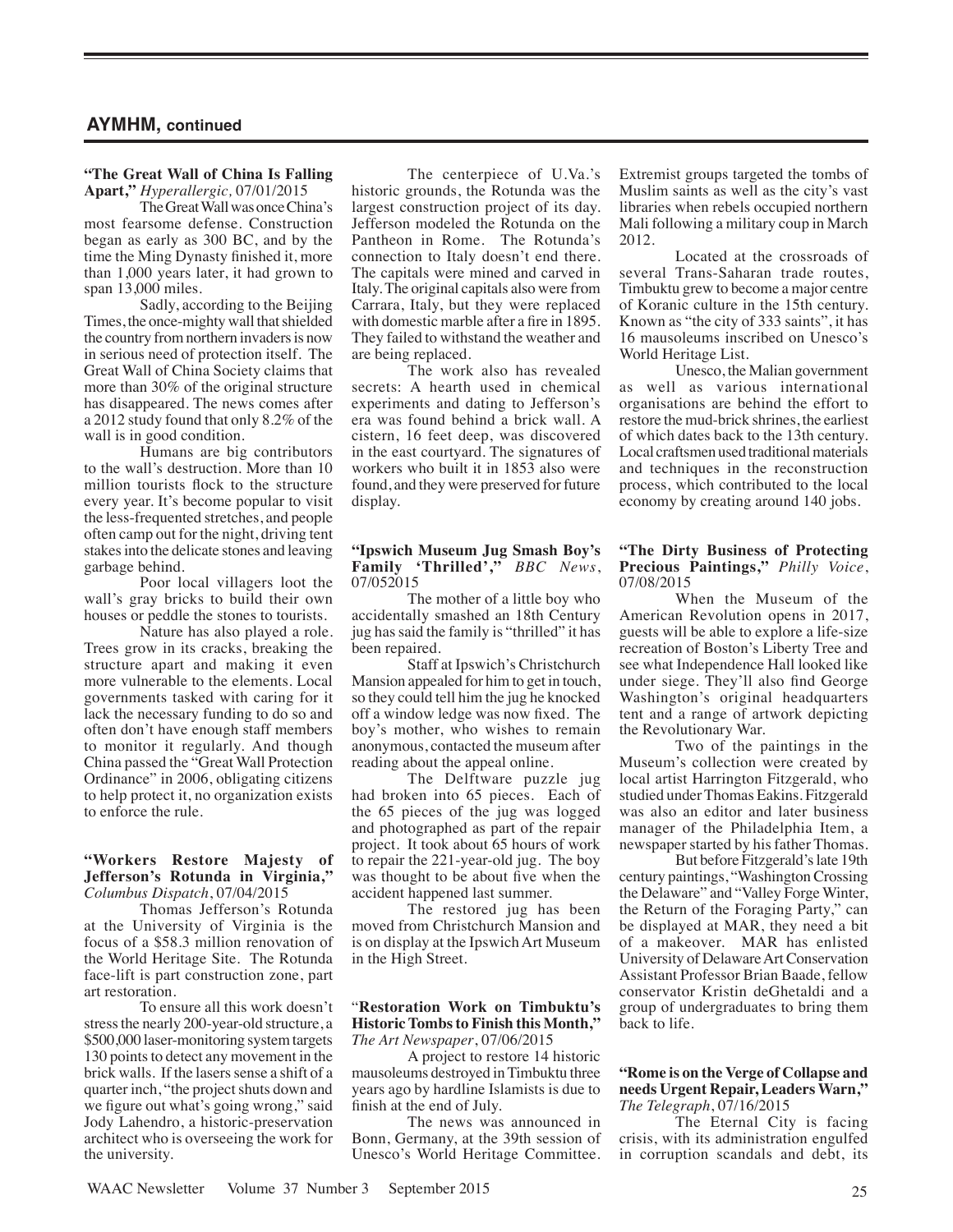roads scarred by pot-holes, the main airport partially closed and a growing immigration crisis.

For generations, the Italian capital has rested on past glories rather than built on them but now its multiple problems have come to a head. A survey by the European Commission two years ago placed Rome last out of 28 EU capitals in a ranking for the efficiency of city services.

Despite great food, superb coffee and an enviable climate, on an index of quality of life, the capital came second to last, with Athens at the bottom.

#### **"Conservator Channels Caravaggio to Freshen a Cleveland Museum of Art Masterpiece,"** cleveland.com, 07/21/2015

The cleaning and repair of one of the most important paintings in the Cleveland Museum of Art has reached the point where conservator Dean Yoder needs to channel his inner Caravaggio.

After having spent eight months cleaning away yellowed varnish and fixing earlier repairs on the painting, Yoder is touching up areas of damage on the surface of the 1607 "Crucifixion of Saint Andrew. Yoder, who is 56 and who joined the museum six years ago after having run his own paintings conservation firm in Cleveland since 1985, said he prepared himself in part by traveling to Italy to study other works by Caravaggio. It has also helped that several vintage copies of the Caravaggio exist, enabling Yoder to compare his work to that of the early copyists.

Working on the Caravaggio for many months had made Yoder think about the man whose brushstrokes he is following. Hot-tempered and combative, Caravaggio killed a man in Rome in 1606, reportedly in a fight over a prostitute, and died on the run four years later while seeking a papal pardon.

But channeling the artist hasn't meant taking on his inner turbulence. Instead, Yoder said he's more impressed than ever by Caravaggio as an artist after having spent what already amounts to a significant chunk of his own career working on the "Saint Andrew."

**"Master Forger Librarian Swaps 143 Artworks with His Own**," *ArtNet News*,

### 07/21/2015

Art theft and forgery appears to be a major problem at China's Guangzhou Academy of Fine Arts, where former chief librarian Xiao Yuan has admitted to replacing 143 artworks with fakes he created himself. He claims that several of his fakes were subsequently replaced with even poorer quality copies.

His defense for his crime? Everyone else was doing it. Xiao claimed that he noticed fake artworks beginning his very first day on the job. Apparently, the academy library treated paintings like books, allowing students and staff to check artworks out and remove them from the premises, making it shockingly easy to swap the originals out for forgeries.

Beginning in 2004, Xiao began substituting landscape paintings, calligraphy, and other famous artworks from the school's collection with his forged copies. Xiao confessed to stealing works from 20th-century Chinese artists Qi Baishi and Zhang Daqian, as well as Zhu Da's 17th-century ink masterpiece Rock and Birds.

But then his own fake works suffered a similar consequence. "I realized someone else had replaced my paintings with their own," Xiao told the court, "because I could clearly discern that their works were terribly bad." (Which seems like a convenient way to defend his own artistic ability, if not his actions.)

#### **"Bid to Preserve Armstrong Moon suit,"** *BBC News*, 07/21/2015

The US National Air and Space Museum has turned to crowdfunding to conserve the spacesuit Neil Armstrong wore on the Moon. The museum aims to raise \$500,000 on Kickstarter to help safeguard the suit and build a climatecontrolled display case.

Conservators say the suits were built for short-term use with materials that break down over time. They also plan to digitise the suit using 3D scanning.

The suit used by Armstrong on the Moon during the Apollo 11 mission in 1969 is deteriorating and hasn't been displayed for nine years. "In 2006, we decided to give it a rest, to take it off display and put it in our state-of-the-art storage, which is at a low temperature and low humidity, to preserve it and figure out how to get those climatecontrolled conditions from storage into a display case," said Cathy Lewis, spacesuit curator at the Washington DCbased museum.

She added: "The suit itself is a very complex machine. It's made of many different materials - about 12 different types of textiles and fabrics that have been combined together in one. "To preserve or conserve any single one of those textiles would be very easy, but then we would have to take the suit apart and we're not going to do that."

#### "**Restoration of Alamo Painting Completed**," *Houston Chronicle,* 07/24/2015

Art conservator Anne Zanikos has nearly finished saving a 114-year-old painting from the Alamo that depicts a key moment in the Texas independence struggle. After four months of conservation work, "Ben Milam Calling for Volunteers," painted in 1901 by Texas artist Harry Arthur McArdle, could return next month to the shrine.

Zanikos estimates that she and her lab assistant have spent close to 100 hours cleaning, repairing and remounting the work. Details of the painting are now emerging from the damage left by previous unsympathetic conservation efforts, she said.

McArdle's painting shows Milam, at 47 about twice the age of the average Texan soldier, rallying the troops to renew their long-stalled assault on the Mexican forces holding the village of Béxar in December 1835, when the rebels were considering whether to keep fighting for Texas independence or go home for the winter.

#### "**IFA Conservation Center Launches first ever MFA/MA Dual Degree Program**, *NYU press release*, 07/31/2015

In recognition of the substantial role that science plays in educating and training students of art conservation, the NYU Institute of Fine Arts (IFA) has been accredited by the New York State Board of Education to award students in its conservation program the degree of Master of Science in Conservation of Historic and Artistic Works.

Conservation Center students,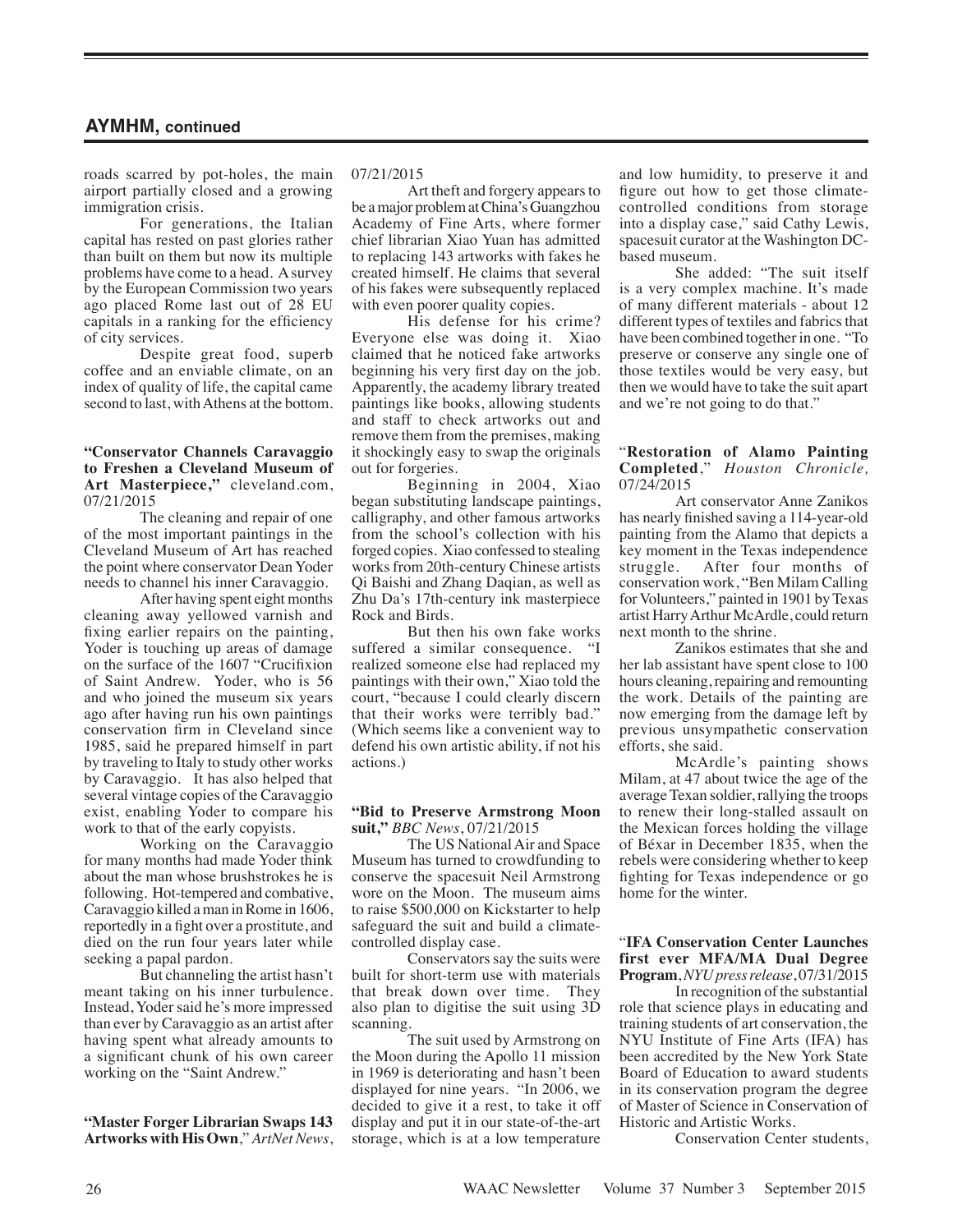who receive full scholarships and are required to concurrently pursue a Master of Arts degree in art history, previously earned an Advanced Certificate. The new dual degree program is the first of its kind in the United States. The MS and MA dual degree will be effective for the fall 2015 incoming class.

#### "**Italy Earmarks €80M for 12 Cultural Projects, Including Rebuilding Colosseum Floor,"** *Hyperallergic*, 08/05/2015

On Tuesday Dario Franceschini, Italy's Minister of Heritage, Culture, and Tourism, announced that the superior council for cultural assets and landscape has committed €80 million to 12 major cultural projects.

Foremost among the projects are an  $\epsilon$ 18.5 million plan to rebuild the floor of Rome's Colosseum — which was removed during excavations toward the end of the 19th century — so that the ancient amphitheater might be used for reenactments of Roman spectacles and other events, and  $\in$  18 million for the socalled "Great Uffizi" project to renovate and expand the most-visited art museum in Italy.

Italy's cultural and archaeological sectors have long suffered from chronic underfunding, as illustrated most poignantly by the deterioration of the ancient site of Pompeii. Recently the country has turned to private and corporate funding for major restoration projects, from Fendi bankrolling the \$4 million cleaning of Rome's Trevi Fountain to Bulgari putting \$2 million toward tidying up the Spanish Steps.

The Colosseum is already in the midst of a  $\epsilon$ 25-million renovation funded by leather goods billionaire Diego Della Valle and due to be complete next year.

#### **"Thumbs down! Why it's a Disaster to Restore the Colosseum**," *The Guardian,* 08/06/2015

Rome is giving the Colosseum a new floor at a cost of more than €18m. Italy's Culture Minister Dario Franceschini calls the reflooring "a promise kept". I call it a history betrayed.

It is totally barbarous to spank up this noble mass of stone with a brand new floor. That floor will cover up what visitors today see when they look down:

a warren of cavernous exposed tunnels where gladiators and animals once awaited their entrance into the arena.

By covering it with a fake cinematic arena, the Italian state proposes to turn the Colosseum into a film set. The beauty of ruins is precisely that they leave space to imagine what they were once like. To restore is to wreck. Step beyond simple preservation and you replace history with cheap fantasy.

Renewing the Colosseum's arena is not the kind of necessary restoration that raises the odd fallen stone or keeps a structure safe – it's a gross intervention for the sake of modern bad taste.

If Rome feels the need for a new-looking Colosseum to keep the most superficial visitors happy it should build a replica elsewhere in the city, and stage fake games there. And why not? In fact, what this monument most needs is a lot less visitors. The task of restoration is to preserve the past – not replace it.

#### **"Hidden Dimensions: 3D Scanner Reveals the Inner Secrets of Artworks,"** *Euronews*, 08/18/2015

Researchers at the University of Oviedo in northern Spain think they have found a way of looking below the surface of works of art without damaging them: a scanner using the highly versatile material, graphene.

Samuel Ver Hoeye, a telecommunications engineer involved in the research explained its advantages: "Graphene acts as a frequency multiplier. It is able to generate higher frequency signals out of lower frequencies. Graphene also allows us to go deeper into the work of art, and to identify the chemical composition of its materials."

The pictures obtained with the graphene scanner are then combined with image processing techniques and 3D high-performance scanning to generate images of sealed 3D objects, whose hidden secrets can then be studied more easily.

The scanner has a versatility much needed in the world of art conservation and restoration, as existing scanners for works of art are currently very expensive. The new technology has been designed to be much cheaper, resulting in a compact, lighter scanner that can easily be transported to museums or laboratories to study objects.

#### **"Infamous Jesus Painting Restoration Inspires Opera about the Woman who Botched it,"** *Independent*, 08/21/2015

Preparations are underway for a comic opera about a Spanish artist who tried, hugely unsuccessfully, to restore a faded 1930 oil painting of Jesus Christ.

Cecilia Gimenez skyrocketed to viral fame after attempting to repair "Ecce Homo (Behold the Man)" by Elias Garcia Martinez and failing dismally. Her 2012 effort was soon branded "the worst restoration in history" and described as a "crayon sketch of a very hairy monkey in an ill-fitting tunic".<br>Gimenez's

"miraculous" story is now the basis for an upcoming production, which does not intend to mock her but instead "honour her faith that she could overcome this". Andrew Flack, who has written the libretto, told the Guardian that the internet will play a key part in the opera. " It was really the internet that caused the sensation," he said, adding that Gimenez, now 83, struggled to cope when she became famous for all the wrong reasons. "She was devastated when it first happened. She was in depression, she was on medication, she felt so terrible. But then it kind of turned around."

Gimenez's artwork attracted more than 130,000 tourists to the local church in Borja, helping it economically in the midst of the Eurozone crisis and turning her into a local legend.

#### "**Earthquake? No Damage. But What About Loud Music?"** *The Washington Post*, 08/22/2015

Vibrations, although little understood in the art conservation field, can pose grave risks to art. Organizers of PEACOCKalypse at the Freer and Sackler galleries in June promised that the party would have the courtyard buzzing with danceable hits. And so it did. Nearly 1,000 visitors donned peacock-style feathers, sipped colorful cocktails and danced to live music until midnight.

But the courtyard wasn't the only thing buzzing that night: The galleries were also were shaking from the amplified music. As museums are increasingly hosting events to increase foot traffic and court younger visitors, those concerns are weighing on conservationists.